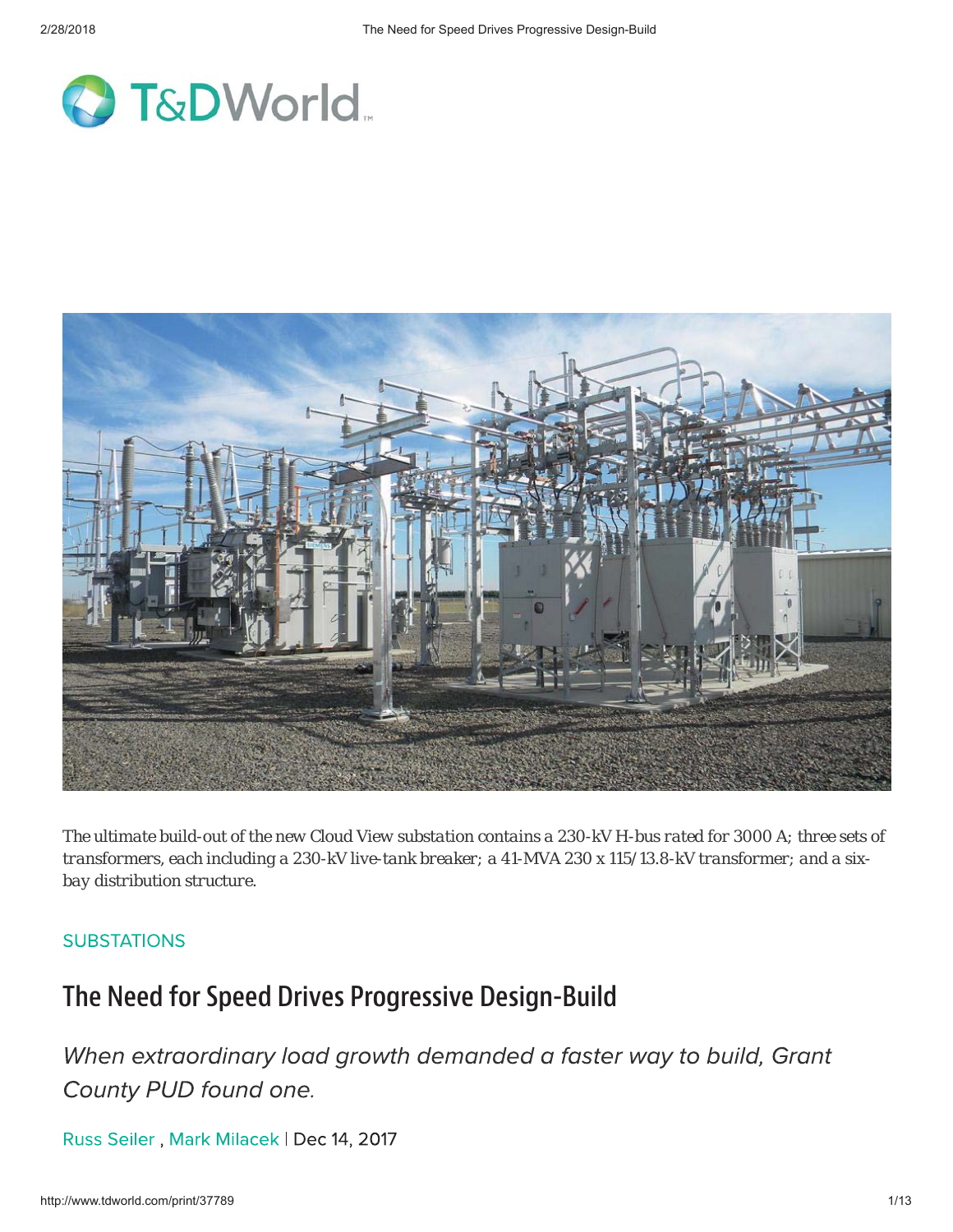Pushed by a decade of extraordinary industrial load growth, Grant County Public Utility District (PUD) was facing a five-year backlog of needed substation upgrades, including two brand-new substations, expansion of two existing substations and ground-up rebuilds of three more — all within a tight 24-month time frame. The traditional design-bid-build procurement process for public utilities would have added at least two years to the ambitious schedule. Big customers were impatiently awaiting more capacity. System upgrades were critical to handle the anticipated growth and to ensure reliability of service.

That pent-up need for speed was a product of both timing and circumstance for this rural PUD with a 2800-sq mile (7250-sq km) service area that includes small cities, expanses of irrigated farmland, homes, businesses and industry in the high-desert country of central Washington, U.S. Grant County PUD generates its own power from two federally licensed Columbia River dams and delivers power to 49,000 electric meters connected by more than 4000 miles (6437 km) of transmission and distribution lines.

### majur Ludu Uruwur

A decade ago, some of the biggest names in the internet discovered that Grant County had the perfect mix of cheap land and electricity, low seismic activity and an ideal climate to site their sprawling, energy-intense data centers — super-wired warehouses filled with thousands of high-capacity computers. Data centers are the earthbound technology that floats the intangible data cloud. They process the massive amount of data flowing over the internet every day, all year, nonstop. Microsoft, Yahoo!, Intuit and others decided to relocate to Grant County, and the energy demand soared.

Over the 10-year period ending in 2015, Grant PUD's load grew 63.5% to average 590 MW. An average annual growth of 5.04% was more than 19 times the national average of 0.26% during the same period, according to historical data from Grant PUD and the U.S. Department of Energy. PUD forecasters are predicting similar levels of load growth for at least the next five years.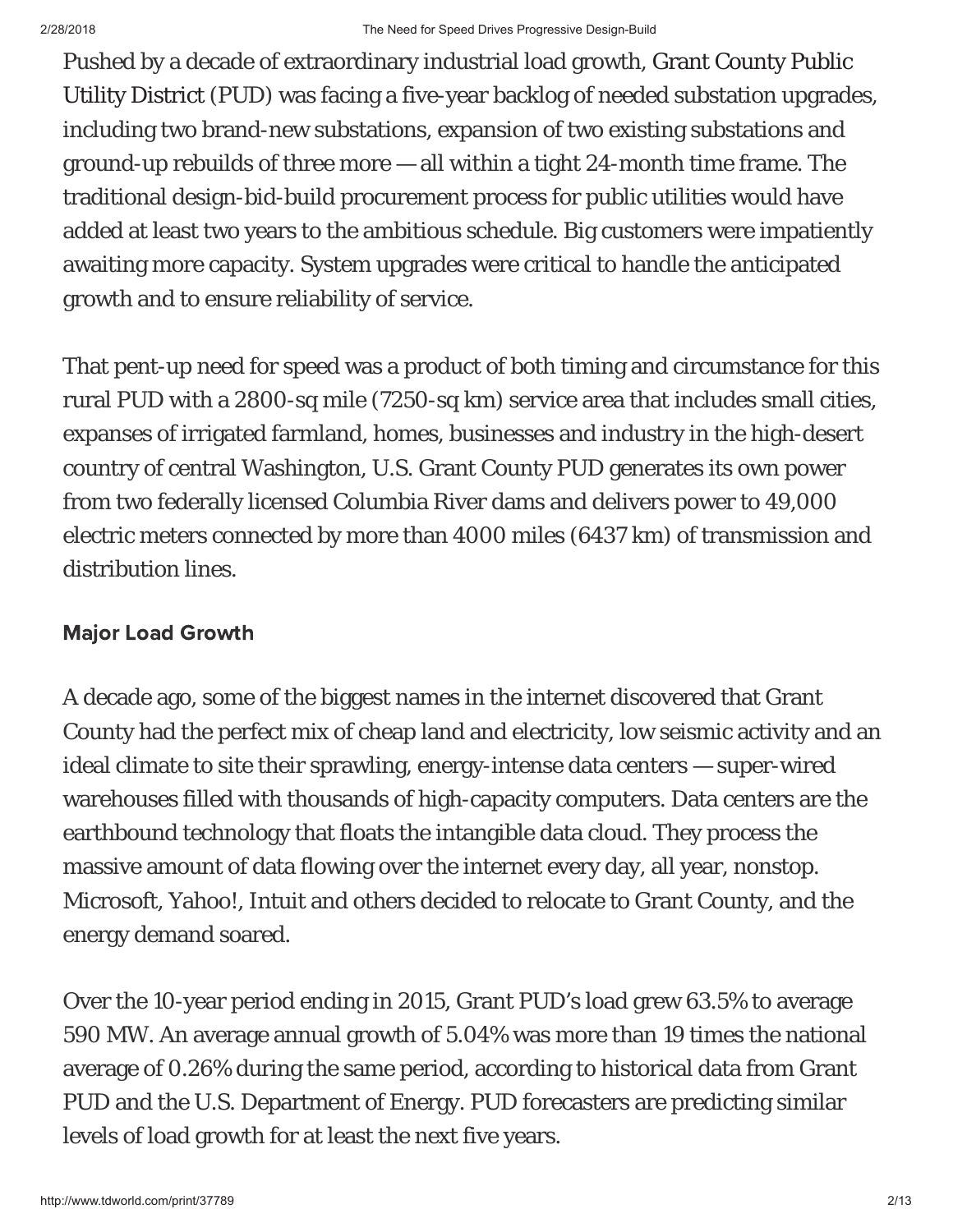Data centers today account for about 20% of the county's total load. That is up from virtually zero in 2005. Other big industrial customers include vegetable processing plants, agricultural irrigators and new manufacturing, also drawn to Grant County for its land and power benefits.



The Central Ephrata substation was added to the design-build roster after an arc-flash fire destroyed the substation in February 2017. Work was complete by late October 2017.

# A NEW OPHUT

Grant PUD's US\$40 million in pent-up substation work could not wait, but the upgrade project could not sacrifice quality, consistency or worker safety. The utility found its solution when it became the first PUD in Washington to take advantage of a 2013 state law that gave public entities a progressive design-build procurement option — one that has proven both flexible and efficient, producing work virtually on time with outstanding quality and an excellent record of safety.

PUD engineers learned of the option when attending a seminar in 2015 on the benefits of alternative public works procurement methods available in Washington state. Like its more widely known design-build predecessor, progressive designbuild enables project owners to hire a project designer and contractor under a single contract with a guaranteed maximum price for multiple construction projects. The progressive version goes further by allowing project owners to choose their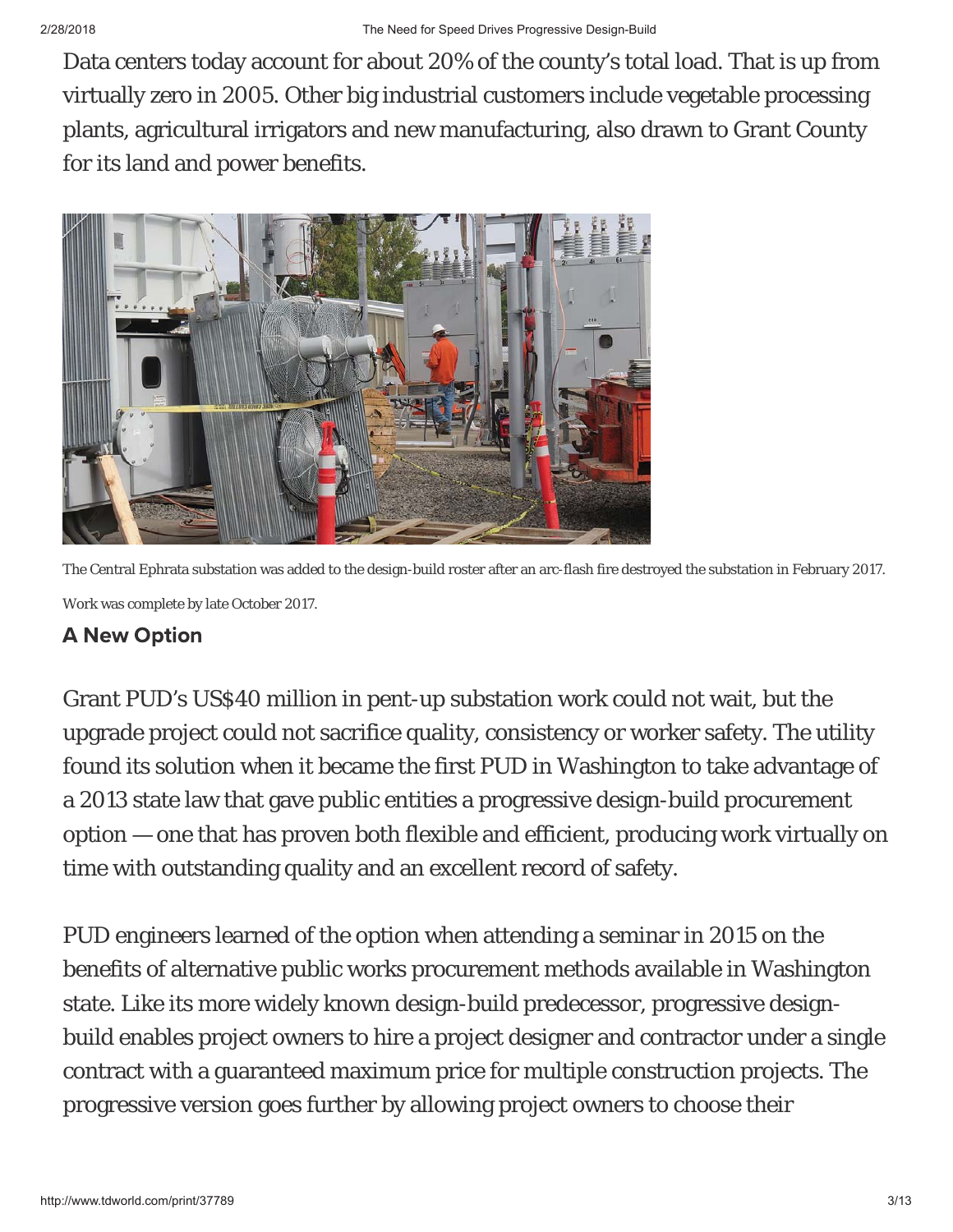contractors based almost entirely on qualifications, although not without a competitive-price component.

According to Robyn Parkinson, the Mercer Island, Washington, attorney who helped draft Washington's 2013 design-build legislation, the process gets the three key players — project owner, designer and builder — together early in the process to develop a scope of work; refine designs, materials and time frames; and, together, determine a maximum project cost. The project's ultimate success depends on the ability of these three key players to work together, Parkinson said.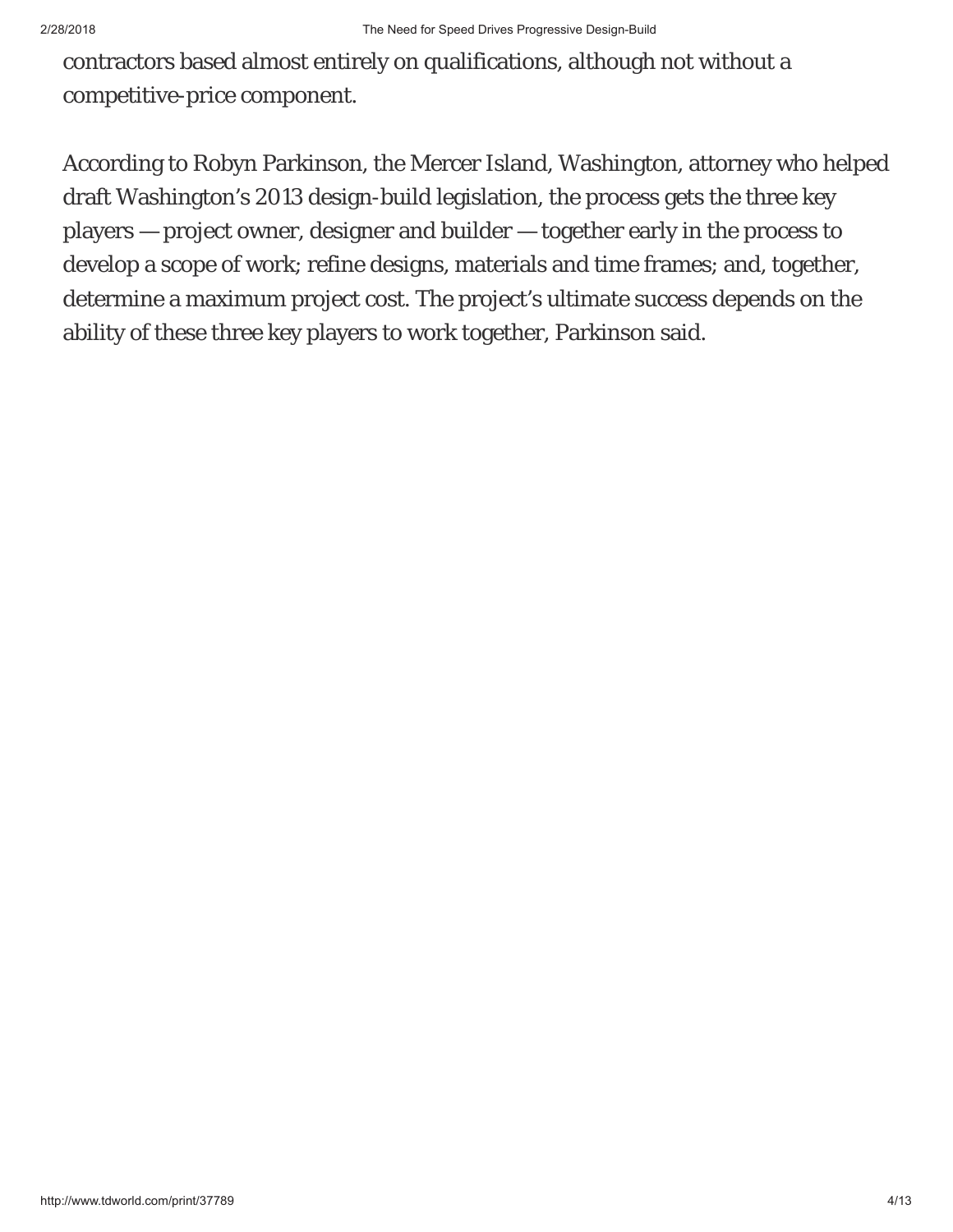

Kenneth Hamelin, foreman for Wilson Construction, in the midst of a 12-day project to wire the marshalling cabinet at Quincy's Cloud View substation.

### **Octung it Done**

The progressive design-build alternative sounded perfect for Grant PUD's substation projects. Coworkers and management liked what they heard, and they started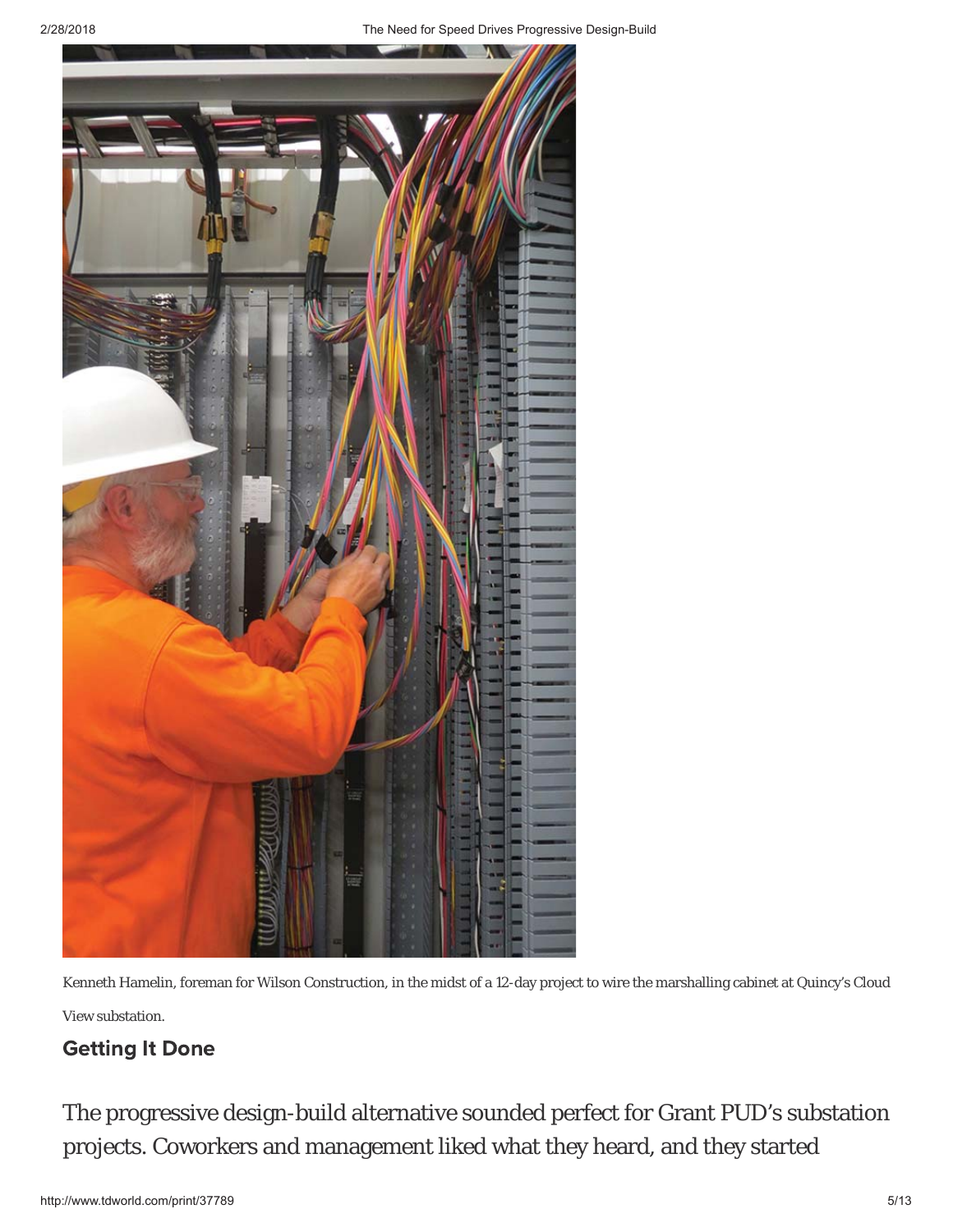putting together the required owner's project-management team, made up of both Grant PUD staff and hired consultants, including Parkinson, Vanir Construction Management Inc. and POWER Engineers of Hailey, Idaho, U.S. These consultants were skilled in the design-build process.

The team created the initial scope of work and applied to the state project review committee to see if the Grant PUD substations project would qualify for the progressive design-build option. The consultants' contribution was valuable at this stage. The state board needed to see that the PUD had enough experience on its team to ensure a successful project and preserve the reputation of the design-build alternative. The project qualified.

Throughout the scoping and approval process, the team kept the PUD's elected board of commissioners informed of the progressive design-build process and its advantages. PUD board members agreed in October 2015 to hire the design firm of HDR Engineering Inc. and builder Wilson Construction Co. under a single contract with a maximum cost of \$24 million. Both of these companies had a good deal of prior experience doing design-build substation and transmission work.

HDR's Deputy Project Manager Jake Van Houten described the interaction with Grant PUD as "free-flowing and continuous to be sure everyone is on the same page about expected outcomes and delivery dates." HDR and Wilson led the project under a single team that included the same project managers, procurement managers, controllers, design manager and construction managers for all seven substation projects. Notable subcontractors on this project were Tommer Construction Co. , Specialty Engineering and KVA Electric .

Work began on the first of the seven substations in June 2016. As work progressed, the PUD team, together with HDR and Wilson, got to work on the design and logistics of the next substation. The team gained efficiencies with each stage of construction as they learned lessons from the last.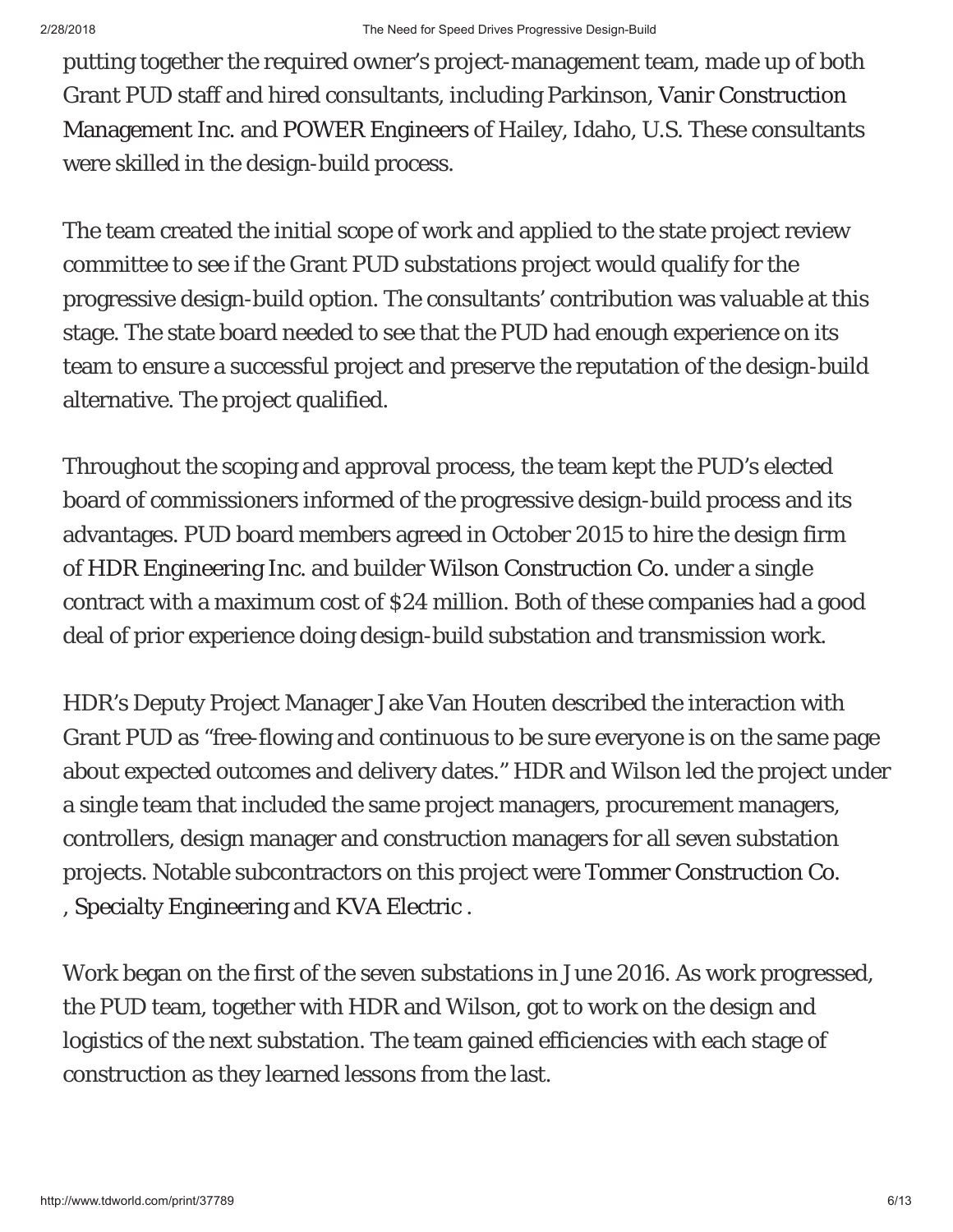"It was a real go for a few months; a real scramble," said Patrick Smith, site superintendent for Wilson. "Of all the design-build projects, this is the largest number of sites I've worked on that are contained within one project. It brought challenges of complexity and speed."



Early construction at Cloud View substation shows the crew at work. One of the data centers driving the need for system expansion can be seen in the background.

# Jigimicant Dates

The timeline and scope of the project looked like this: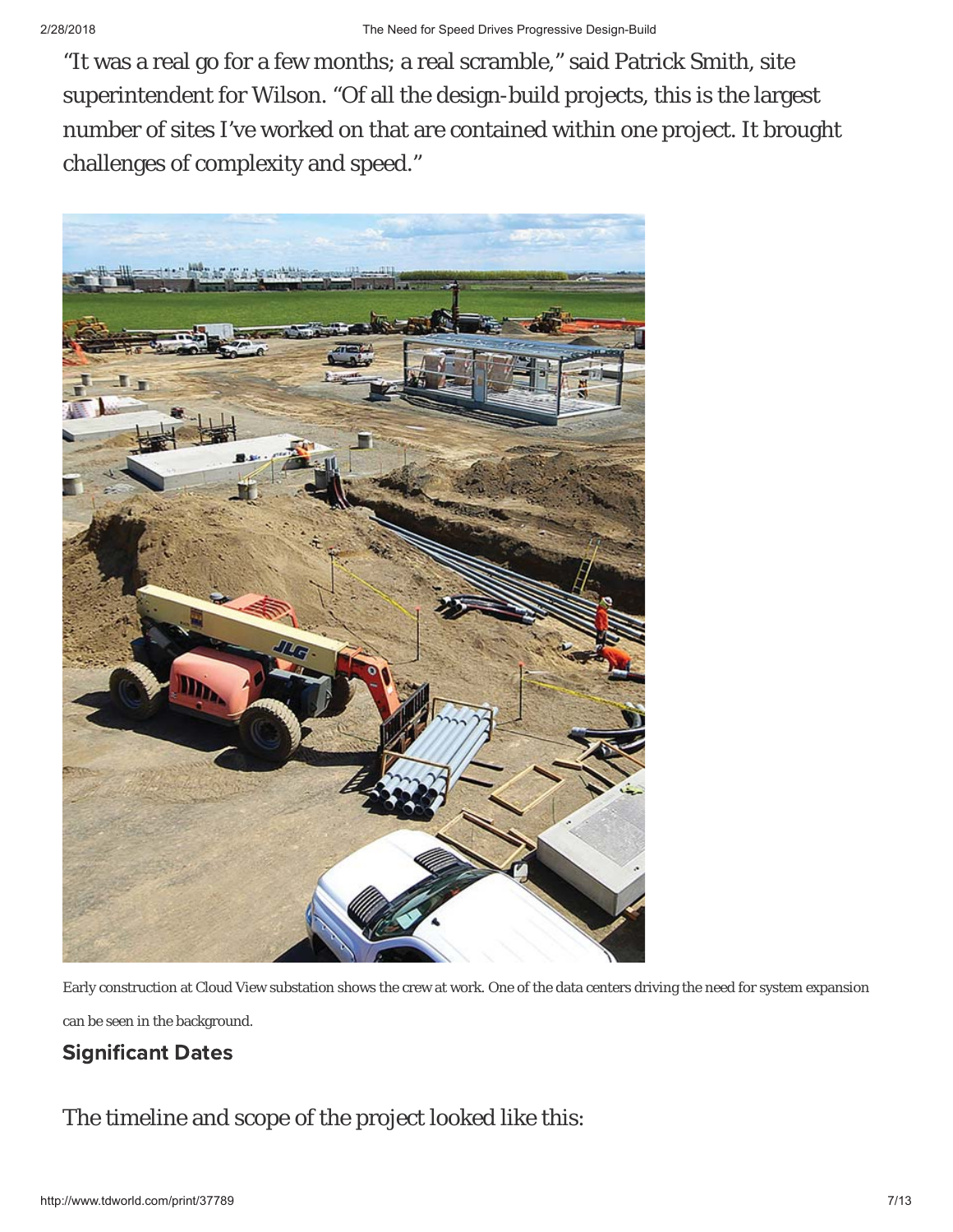• Oct. 22, 2016: For the Nelson Road substation in Moses Lake — Grant County's largest city, with a population of 22,080, and a center for manufacturing — the work included building a second transformer lineup with a six-bay distribution structure and adding a circuit switcher, a new 25-MVA, 115/13.8-kV transformer and five distribution breakers. It also involved adding a motor operator to a 115-kV line switch, removing an associated ground switch and upgrading the existing communications system for a new IP SCADA system, with relays to each existing breaker.

• Nov. 15, 2016: For the Babcock substation in Quincy, Washington — a farm community with a population of 7358 that has become a center for computer data center operation — the work included replacing existing transformer and switchgear with an open-air distribution structure; replacing all existing equipment with a 115 kV circuit switcher, a 41-MVA, 230 x 115/13.8-kV transformer and five distribution breakers; adding room for future transformer lineup, including below-grade work; installing a new control house and all-new relaying; and installing an oilcontainment system to protect a nearby irrigation system from potential spills.

• Dec. 23, 2016: For the Peninsula substation in Moses Lake, the work included replacing existing switchgear with an open-air distribution structure and replacing a circuit switcher with a higher-rated unit.

• April 30, 2017: For the Winchester substation in Quincy, the work included replacing aging equipment to increase capacity. New equipment included a 115-kV circuit switcher and a 25-MVA, 115/13.8-kV transformer, including new and reused distribution breakers. Relays were added to existing breakers to provide communications for the IP SCADA system. A mobile substation tap, two new transmission poles for the mobile substation tap, a takeoff point for future line extension and a new control house —upgraded for relaying and communications were all installed.

• June 15, 2017: For the Coulee City substation in Coulee City, Washington — a small agricultural community with a population of 569 — the work included removing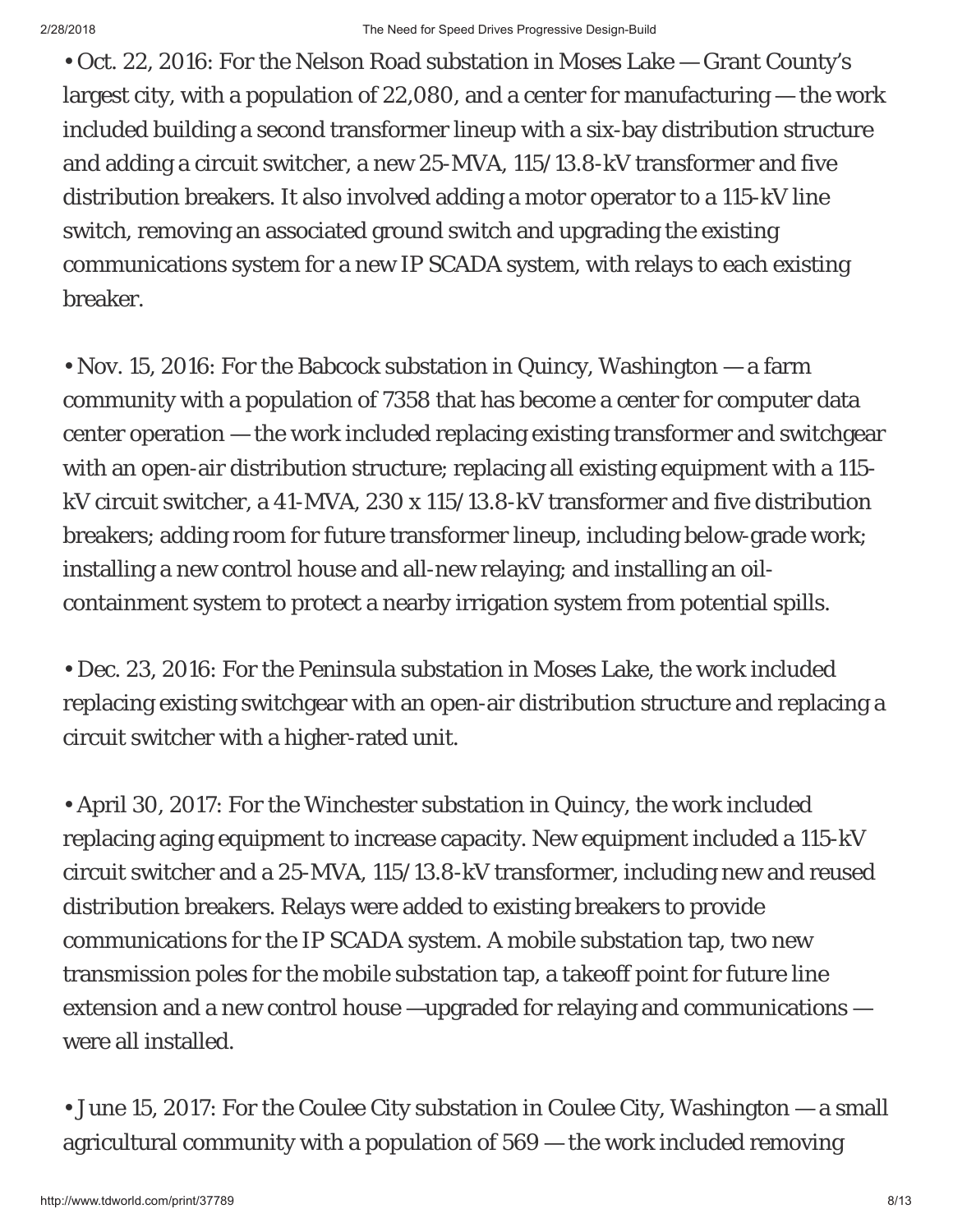aging equipment as well as leveling and regrading the site. New equipment was installed, including a 115-kV circuit switcher and 41-MVA, 230 x 115/13.8-kV transformer. All of the existing breakers were replaced. A new control house was installed for upgraded relaying and communications.

• July 31, 2017: The Quincy Plains substation in Quincy was a new construction. The build-out included a 230-kV H-bus rated for 3000 A, a 230-kV live-tank breaker, a 41-MVA 230 x 115/13.8-kV transformer and an eight-bay distribution structure. The substation's foundation and conduit were built for the future addition of 230-kV transmission breakers and one additional full transformer lineup with a 230-kV livetank breaker. The control house was designed for the ultimate build-out.

• Aug. 31, 2017: The Cloud View substation in Quincy is also new construction. The ultimate build-out includes a 230-kV H-bus rated for 3000 A; three sets of transformers, each including a 230-kV live-tank breaker; a 41-MVA 230 x 115/13.8 kV transformer; and a six-bay distribution structure. The current build-out includes a 230-kV H-bus with 230-kV transmission breakers to be installed in the future, one full transformer lineup and 230-kV live-tank breakers for the other two lineups. Two of the 230-kV breaker isolation switches have line-break ability until the 230-kV transmission breakers are installed. Two of the distribution breakers operate in parallel to provide a 2000-A circuit to an industrial client. The control house will accommodate the ultimate build-out.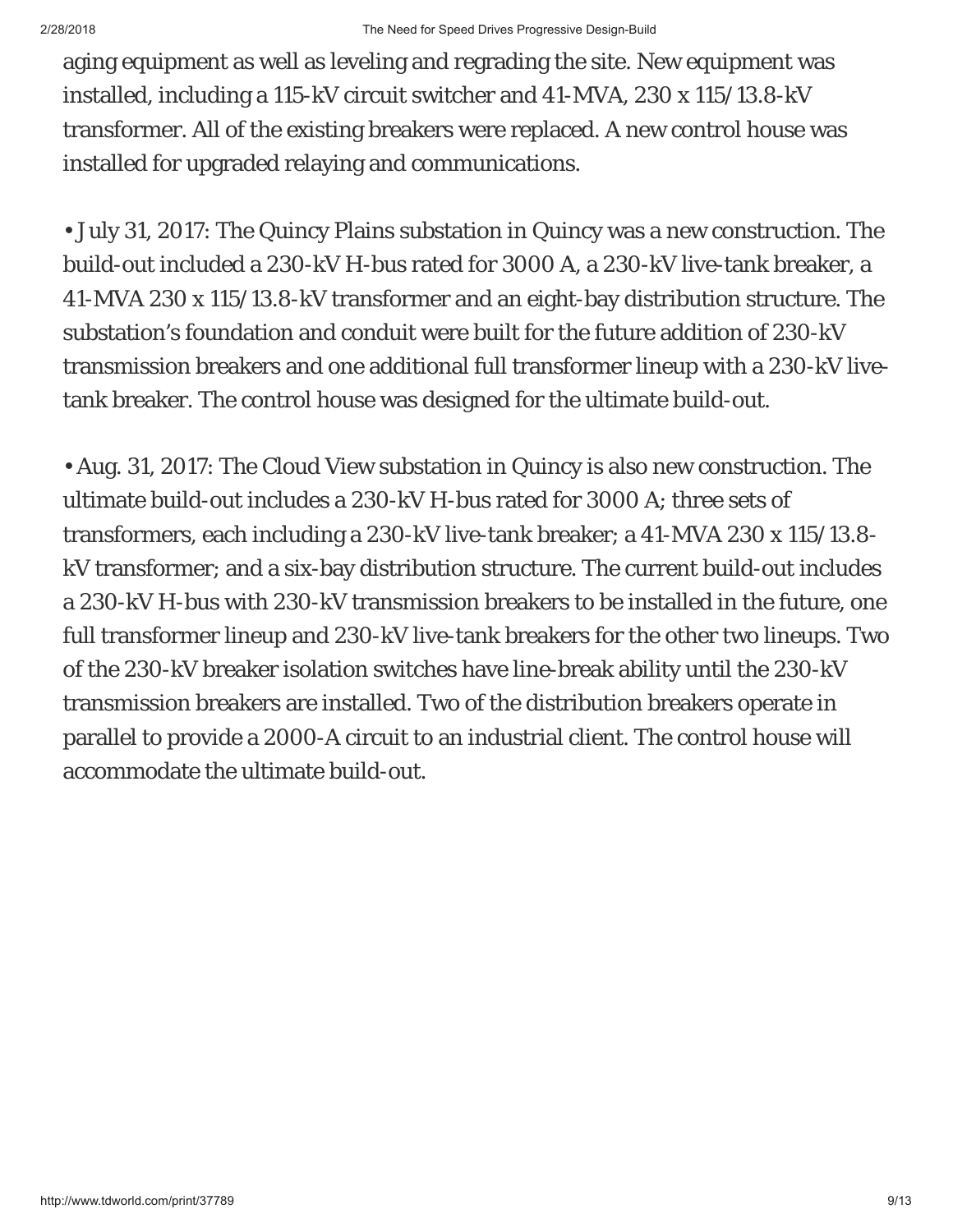

The new Quincy Plains substation includes a 230-kV H-bus rated for 3000 A, a 230-kV live-tank breaker, a 41-MVA 230 x 115/13.8 kV transformer and an eight-bay distribution structure. The new Quincy Plains 230-kV tap will connect the area's new or expanded substations.

#### **On Schedule** - $\overline{\phantom{a}}$ Ξ

In February 2017, an arc-flash fire caused extensive damage to Grant PUD's Central substation in the city of Ephrata, population 8032. PUD officials added the rebuild of the damaged substation to its ongoing progressive design-build project. This brought the total number of project substations to eight.

Work has progressed on schedule and with good results. The unseasonably cold winter of 2016-2017 caused some delays and required schedule shuffling, but the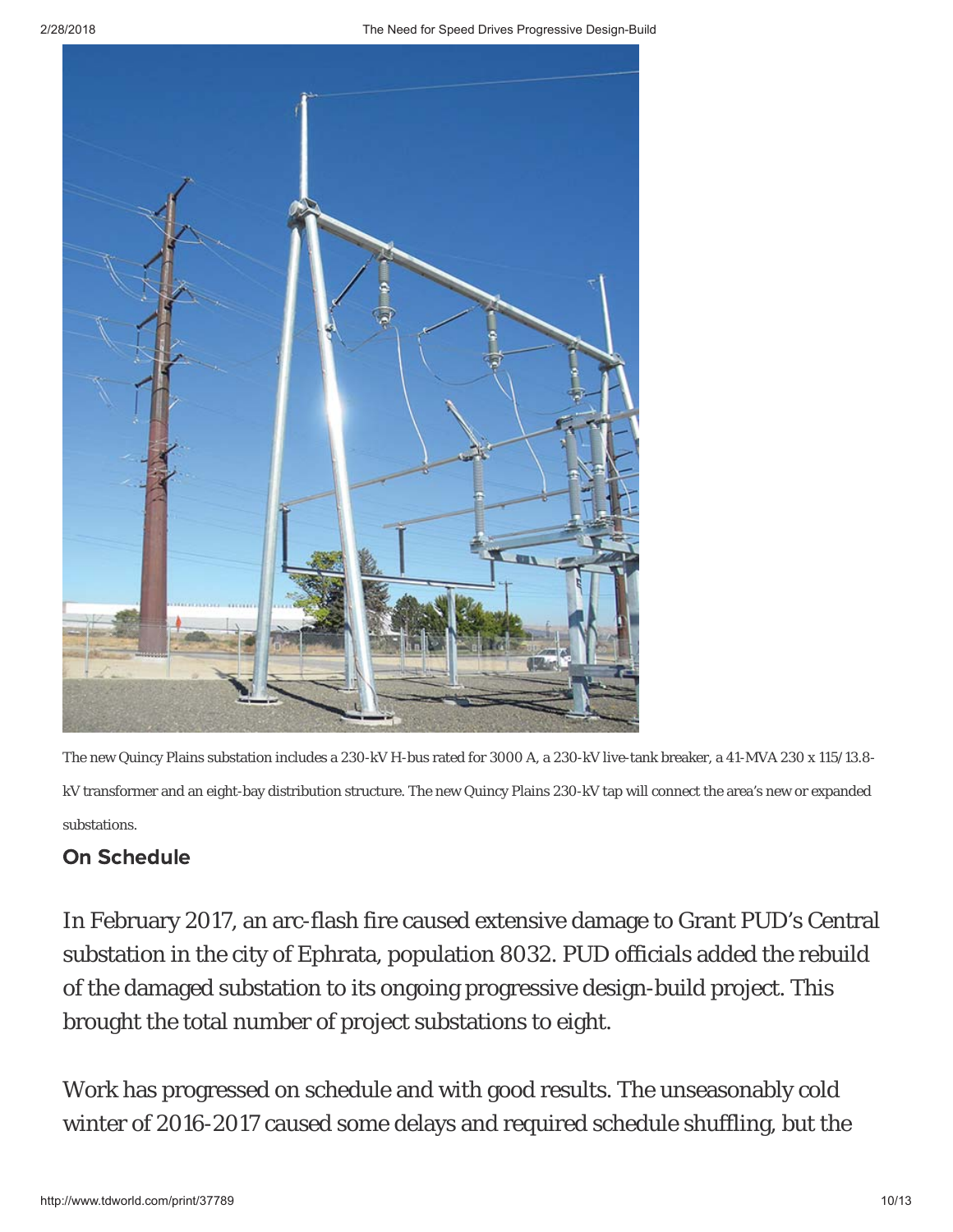overall project — including the additional substation — was finished by late October 2017, only three months longer than planned and with an excellent safety record.

HDR's Van Houten said his crew logged 60,000 hours on the project with zero losttime incidents. Worksites passed multiple surprise inspections from state labor officials. "Safety was huge," Van Houten said.



Updated with new equipment that includes a 115-kV circuit switcher and 25-MVA, 115/13.8-kV transformer, with new and reused distribution breakers, the Winchester substation is now ready for future area residential, commercial and industrial growth.

#### **Lessons Learned** ------- --<br>---Ξ

Grant PUD's internal team is conducting a series of lessons-learned exercises. Here are some of their initial findings.

With design, procurement and construction happening in parallel, design-build requires the three key participants — the project owner, designer and builder — to work closely and collaboratively. The attitude of the key players is critical. The success of the project depends on establishing a culture of trust and collaboration.

With multiple phases of the project underway at any given time, the project owner should expect to assign more than one staffer to manage the project. Work happens fast. The owner has to be very involved. It can be too much for a single project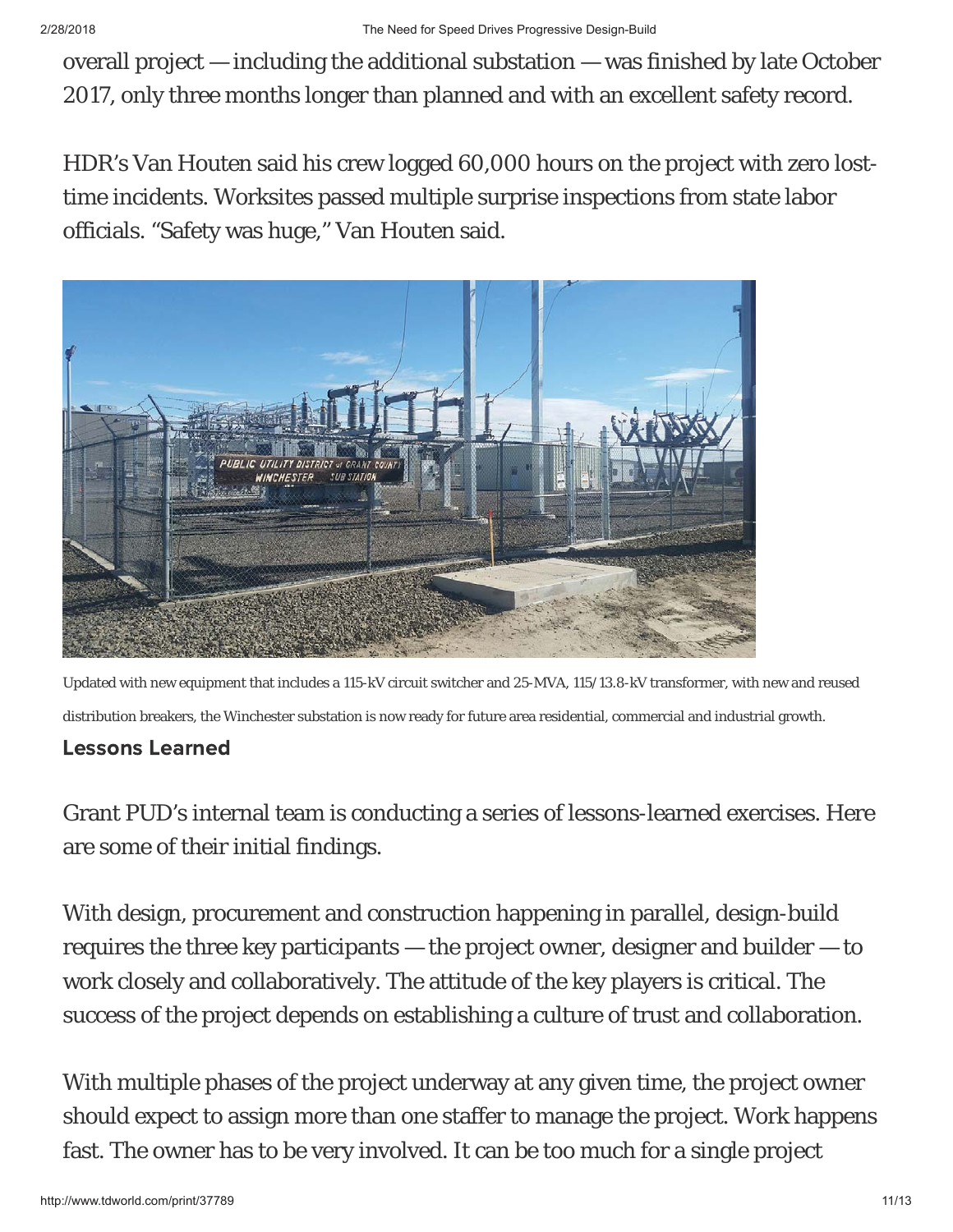manager or engineer to handle. Operations folks also should be included throughout the process. They bring a critical perspective. The contractor wants to give the owner what it wants. Every utility has its own stamp. The utility must work with the contractor to reach that goal.

It's important to get everyone to the table as early as possible. Spending effort and resources on a well-coordinated, organized start is a huge benefit. When the unexpected comes up in the heat of battle, it can stress relations on the team. Catch problems and address them early to bring the team closer together. Sometimes, as the saying goes, "You have to slow down to go fast."

Bundling the work really had a positive impact on quality. Builders fought through the learning curve early in the build to meet PUD expectations. By the time crews had finished the first three substations, both quality and speed improved. For example, control house wiring took 12 weeks on the first two substations. Crews cut that time in half by the third substation.

Grant PUD wanted each of the eight substations to look, feel and even smell just like every other substation in the PUD system. When crews go to troubleshoot, it is a big help to have everything be the same as much as possible.

Grant PUD also partnered with two professors from Washington State University to conduct independent research and interviews to compile a formal lessons-learned report. The effort supports the utility's drive to develop a culture of continuous learning and innovation.

# Acknowledgement

The authors would like to thank Christine Pratt of Grant PUD public affairs for her contributions to this article. ♦

http://www.tdworld.com/print/37789 12/13 Russ Seiler is a project manager for Grant County Public Utility District, located in Ephrata, Washington, U.S. He holds a BSME degree from LeTourneau University and is a registered professional engineer in the state of Washington. He began his